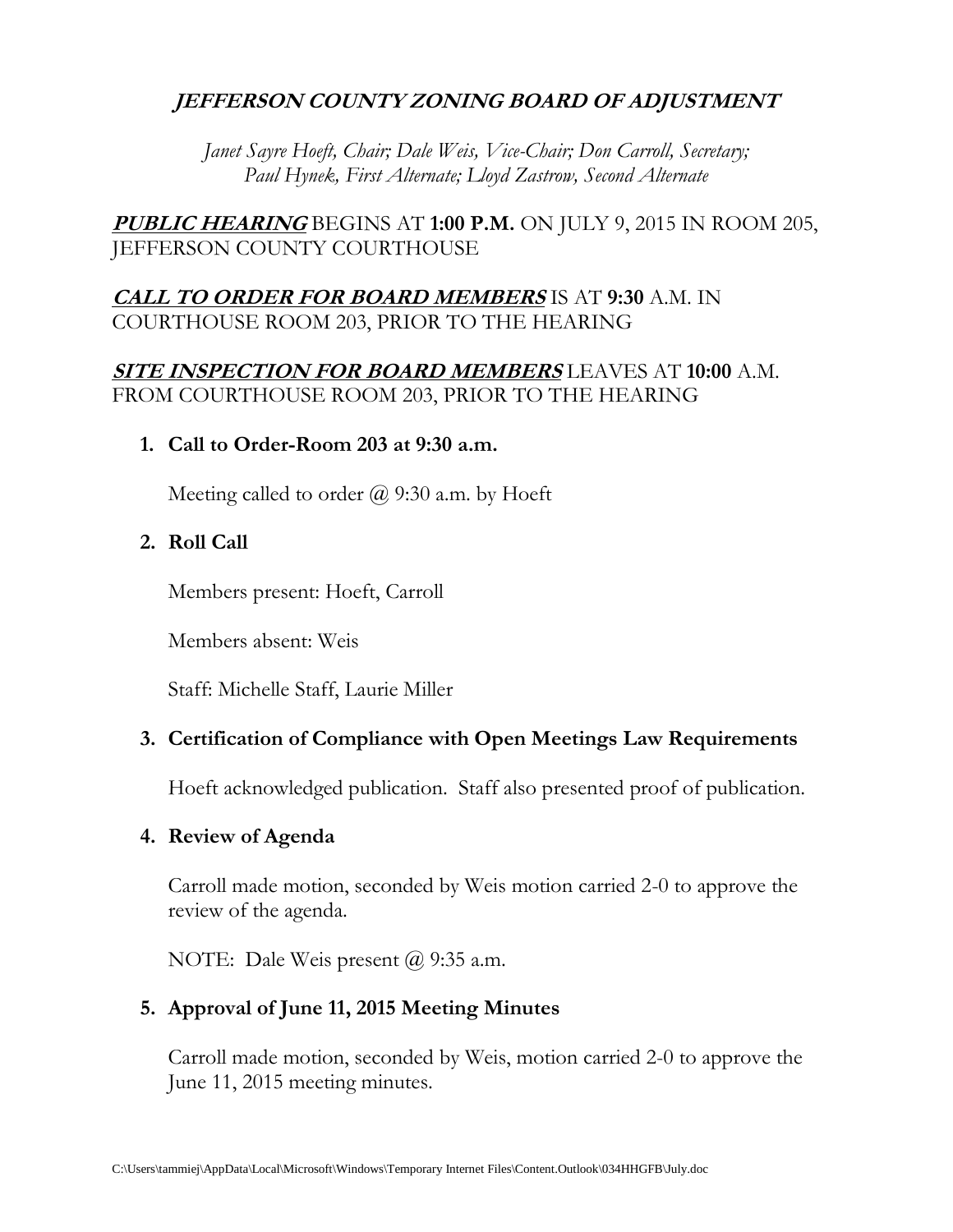NOTE: Hoeft was not present at the June 11, 2015 public hearing, and, therefore, did not vote.

**6. Communications** – Staff stated the proposed state budget had implications regarding shoreland regulation provisions in which DNR cannot appeal any BOA decisions, nor can DNR comment on any of the petitions unless the BOA specifically requests it. BOA will need to decide on a policy regarding input from DNR if this is approved in the state budget.

Hoeft requested that election of officers be put on the next agenda. Hoeft also requested that "Communications & Public Comment" be added to the agenda.

## **7. Discuss County Procedure When Placing Petitions on the Agenda in Regard to Town Decisions**

Weis explained/summarized last's month's discussion on this issue with the decision that they want the town's input with possible individual considerations to possibly come to the hearing with their town's decisions in hand. Staff noted that Rob Klotz will be meeting with the Town's Association on this issue. There was discussion on the towns' fees and their meeting timelines.

Greg David was present and noted this came before the Planning & Zoning Committee. They want the town's opinion on the petitions.

Carroll made motion to continue to have the town's input and the Zoning Department to continue their current procedure for town decisions. Weis seconded the motion, and the motion carried 3-0.

## **8. Site Inspections – Beginning at 10:00 a.m. and Leaving from Room 203** V1462-15 – John & Allie Simon Trust, **N7018 County Road E,** Town of Concord V1464-15 – Steve Homann/Marion Homann Property, **N7379 State Road 89,** Town of Lake Mills AP1465-15 – Barb Nahmens Trust/Suzanne Chadwick Trust Property, **W6393 County Road A,** Town of Milford V1463-15 – Douglas Behm/Douglas & Jerome Behm Property, **N7506 Airport Road,** Town of Waterloo

**9. Public Hearing – Beginning at 1:00 p.m. in Room 205**

Meeting called to order @ 1:00 p.m. by Hoeft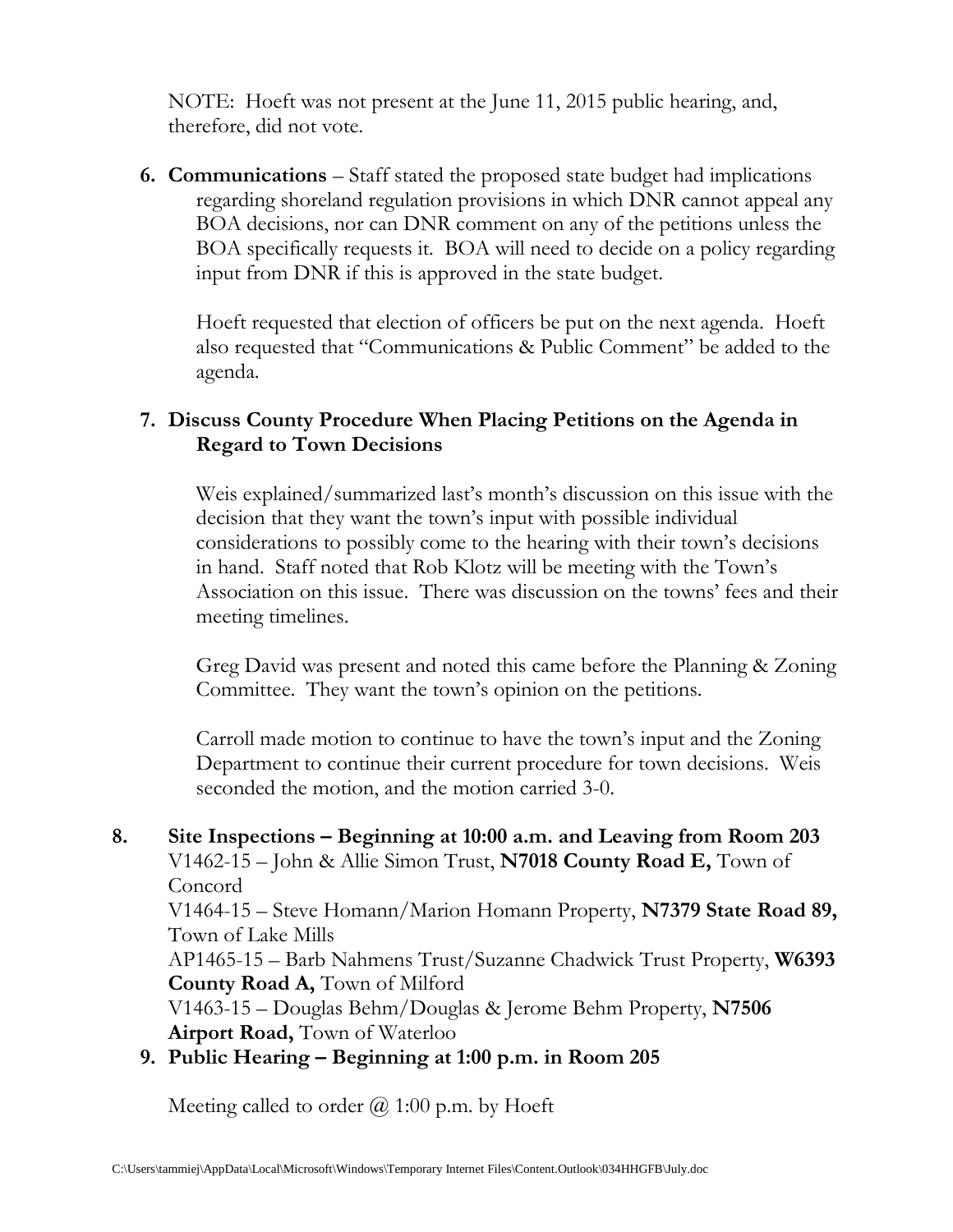Members present: Hoeft, Carroll, Weis

Members absent: ----

Staff: Michelle Staff, Laurie Miller

## **10. Explanation of Process by Board of Adjustment Chair**

The following was read into the record by Carroll:

# **NOTICE OF PUBLIC HEARING JEFFERSON COUNTY ZONING BOARD OF ADJUSTMENT**

**NOTICE IS HEREBY GIVEN** that the Jefferson County Zoning Board of Adjustment will conduct a public hearing at 1:00 p.m. on Thursday, July 9, 2015 in Room 205 of the Jefferson County Courthouse, Jefferson, Wisconsin. Matters to be heard are applications for variance from terms of the Jefferson County Zoning Ordinance and an appeal of a decision of the Jefferson County Planning and Zoning Committee. No variance may be granted which would have the effect of allowing in any district a use not permitted in that district. No variance may be granted which would have the effect of allowing a use of land or property which would violate state laws or administrative rules. Subject to the above limitations, variances may be granted where strict enforcement of the terms of the ordinance results in an unnecessary hardship and where a variance in the standards will allow the spirit of the ordinance to be observed, substantial justice to be accomplished and the public interest not violated. Based upon the findings of fact, the Board of Adjustment must conclude that: 1) Unnecessary hardship is present in that a literal enforcement of the terms of the ordinance would unreasonably prevent the owner from using the property for a permitted purpose or would render conformity with such restrictions unnecessarily burdensome; 2) The hardship is due to unique physical limitations of the property rather than circumstances of the applicant; 3) The variance will not be contrary to the public interest as expressed by the purpose and intent of the zoning ordinance. **PETITIONERS, OR THEIR REPRESENTATIVES, SHALL BE PRESENT.** There may be site inspections prior to public hearing which any interested parties may attend; decisions shall be rendered after public hearing on the following:

**V1462-15 – John & Allie Simon Trust:** Variance from Sec. 11.04(f)6 of the Jefferson County Zoning Ordinance to temporarily allow two principal dwelling structures in an A-1, Exclusive Agricultural zone at **N7018 County Road E** in the Town of Concord. The site is on PINs 006-0716-0432-000 (32.5 Acres) and 006-0716-0541-001 (8.5 Acres).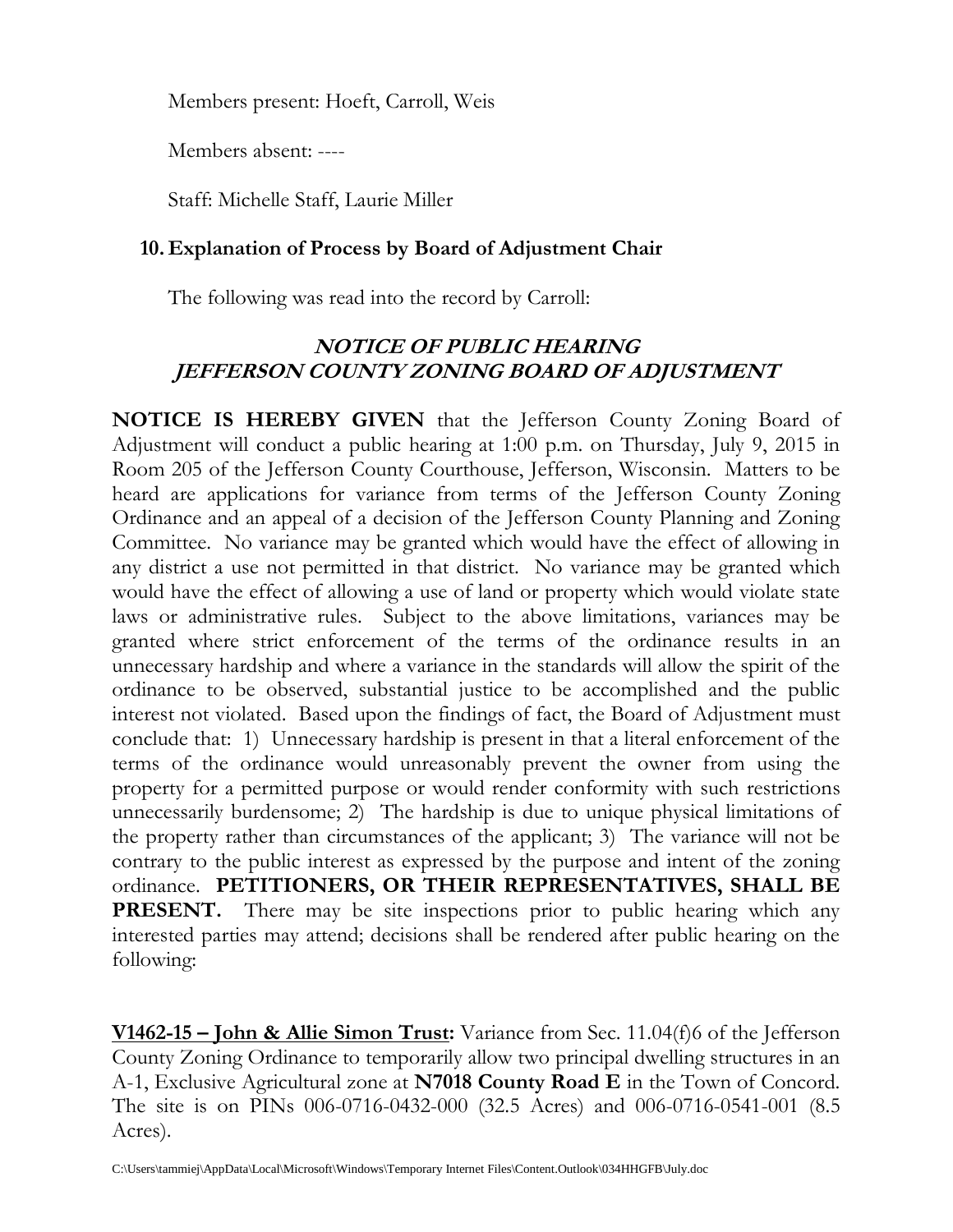John Simon presented his petition. He stated that they want to live in the existing house while building the new house. He has his insurance office in the house and is an industry rep for a seed company using the shed for a warehouse. He needs to be there when the truck arrives. The town board approved what they wanted to do, and if he remembered correctly, he had one year from the date of occupancy to have the old house removed. The old house would be in the driveway so it would be gone. They will be using some of the stuff from the older house for the new house.

There were no questions or comments in favor or opposition of the petition. There was a town response in the file from the town in favor of the petition which was read into the record by Weis.

Staff report was given by Staff. She explained the ordinance requirements, and noted that in the past, the old homes have not been torn down, and would encourage the Board should to set a time frame for when the old house needs to be removed so it can be tracked. Staff noted that the petitioner did not ask for a time period. The petitioner stated the response from the township indicated it was one year from occupancy. Staff stated that would be difficult to do because Zoning does not issue the occupancy permit, that's done by the building inspector. Permits are good for two years from issuance. The petitioner explained his timelines for permits and construction.

Carroll noted that in the past, there have been requests that the home remain on the property while constructing, and there have been some instances when after occupancy, the old home was kept in place and used as rental property or for members of the family. The Board would have to set a time limit after the completion of the new structure as to when the old structure would have to come down. The petitioner explained. Staff questioned the petitioner if two years were OK. Petitioner stated yes. Hoeft read a condition set forth by the Board in a previous petition approval regarding the time limits for removal of the old home.

**V1463-15 – Douglas Behm/Douglas & Jerome Behm Property:** Variance from Sec. 11.04(f)6 to reduce A-1 zone minimum lot width for detached garage construction at **N7506 Airport Rd.** The site is on PIN 030-0813-3224-001 (0.715 Acres) in the Town of Waterloo.

Douglas Behm presented his petition. He stated he wants a garage behind the mobile home because the lot is too small, and the secondary septic site is in the front. If they put the garage in the front, they would have to have a variance to the road. Hoeft questioned the location. Behm explained.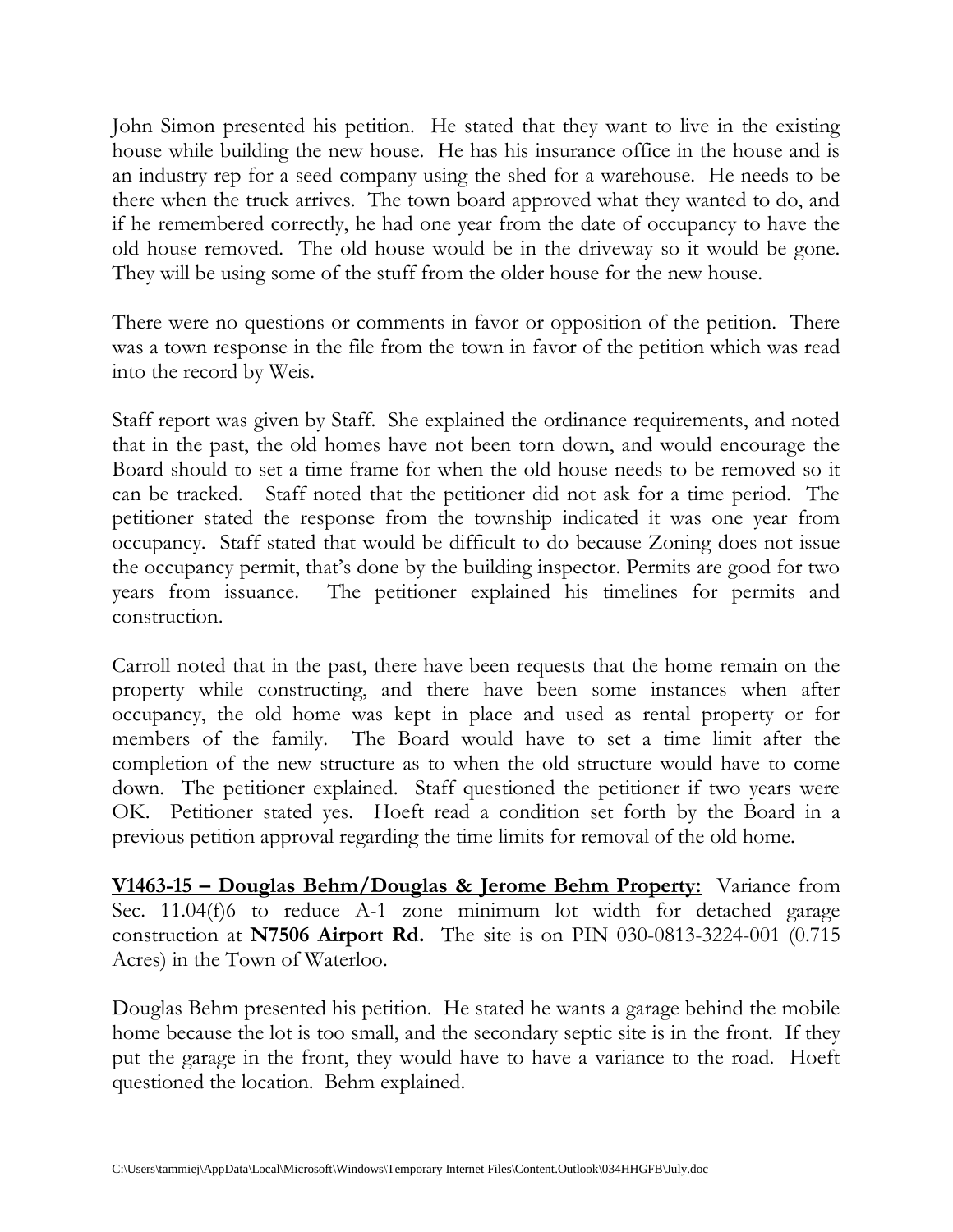There were no questions or comments in favor or opposition of the petition. There was a town response in the file in favor of the petition which was read into the record by Weis.

Staff report was given by Staff. She noted that there is no 200' width on the entire lot. The family owns lands around this lot. Staff asked the petitioner if he had explored the purchase of additional lands. The petitioner stated that the family is still using the land for farming. Staff gave the setback requirements and the propose size of the garage.

Hoeft commented on the size and layout of the lot. Carroll asked Staff if this was a legal non-conforming lot. Staff stated it was a legal, conforming lot, and further explained. Weis asked the petitioner when this lot was created. The petitioner stated that his uncle had purchased it in the late 1970's, early 1980's from his father.

**V1464-15 – Steven Homann/Marion Homann Property:** Variance from Sec. 11.05(c)11 to sanction excavation within 50 feet of a property line **near N7379 State Road 89.** The site is comprised of PINs 018-0713-0124-000 (28.33 Acres), 018-0713- 0113 (30 Acres) and 018-0713-0112-000 (42.38 Acres) in the Town of Lake Mills.

Steve Homann presented his petition. He stated they would need the variance to operate within 50' of the ROW, and explained. The excavation is over 80% complete. The petitioner explained how he felt he met the three criteria needed for variance approval and made reference to the maps in the file. He noted how it will be restored, and how it will enhance the area and productivity of the soils.

There were no questions or comments in favor or opposition of the petition. Staff noted that she made contact with the DOT, but received no decision back from them. The petitioner stated that he met with the DOT on site, and said they did not have a problem.

There was a town response in the file approving the petition which was read into the record by Carroll. Carroll also read into the record a memo from the Land and Water Conservation Department.

Staff report was given by Staff. She explained parcel lines versus property lines, and noted the petitioner's Conditional Use Permit was approved in January 2013. She stated that excavation was occurring within 50' of the property line. The DOT was contacted, but she has not heard back from them.

Carroll noted that the Board had visited the site today, and that there was no information to show how far they were into the 50', how deep sand was into the 50', and what measures would be taken for public safety in the event there is closer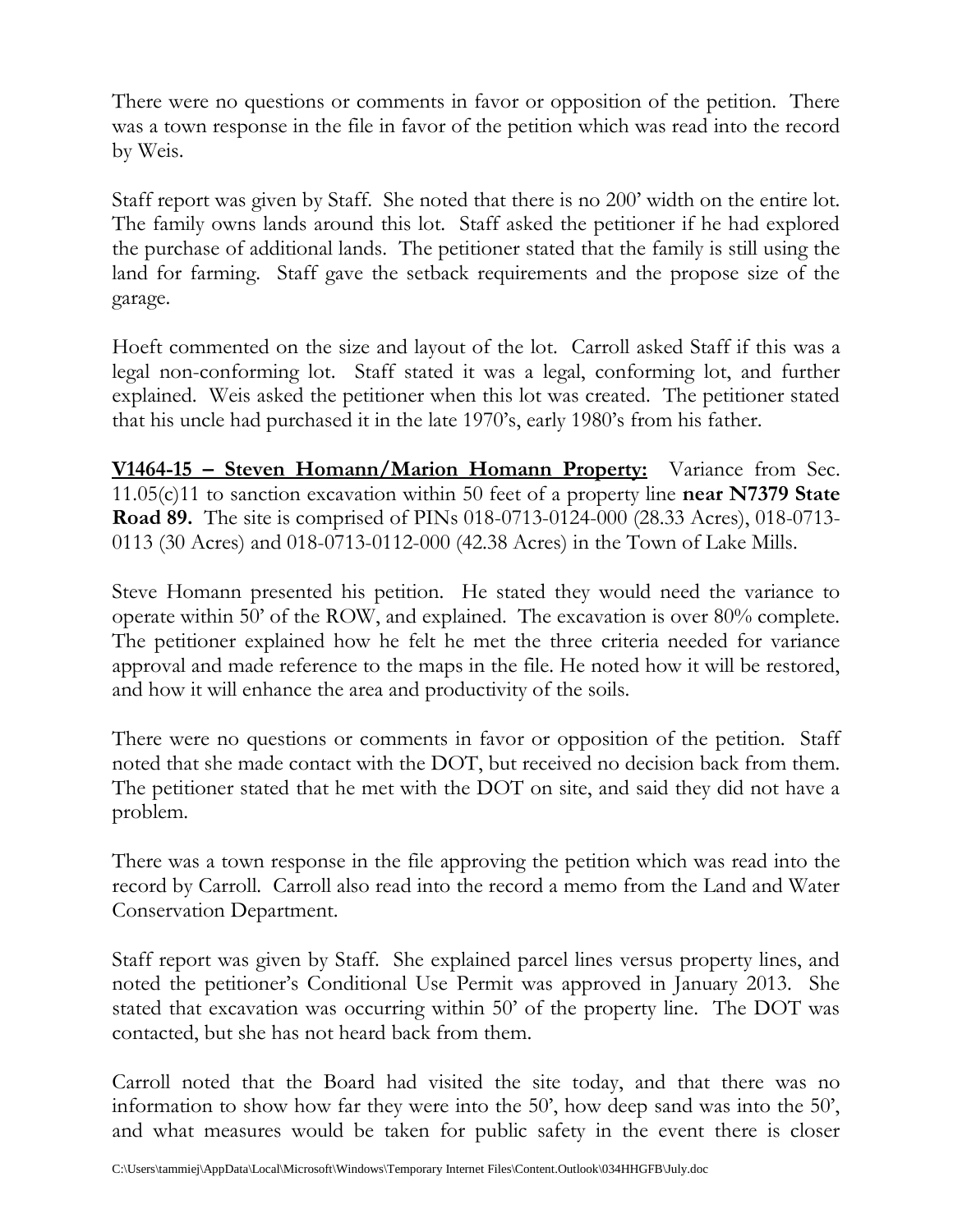approach to the highway. The petitioner stated that they were spreading topsoil right now. There is no more sand. Staff asked the petitioner how far he was from the property line – it looked like it was right up to the line. The petitioner stated they were within 10' from the property line. There will be no more excavating. They were only spreading topsoil. Staff asked the petitioner if he was encroaching into the ROW. The petitioner stated absolutely not, and that they were only grading topsoil on their property.

Weis questioned Staff on the reclamation plans for a time frame for restoration at least for this area. Staff stated the Conditional Use Permit was good for 10 years, so there is no time frame for reclamation for this particular area. Weis noted it appears he has violated a condition of his Conditional use permit, and there may be some enforcement possible. Weis went on to state that he wasn't sure it was appropriate for the Board to mandate him to do the restoration. At this point, he felt that this area needed to be reclaimed to its final state as soon as possible, and could not see they meet the test for variance approval, or that they could even begin to approve this, but felt that they should begin to restore this, at least the 50', as soon as possible. Staff explained the enforcement action by Zoning. Weis made further comment on this request being in front of Board. There was further discussion on restoring this area and the request.

**AP1465-15 – Barb Nahmens/Suzanne Chadwick Trust Property:** Appeal of the Planning and Zoning Committee's denial of CU1819-15, a request to sanction multiple dwelling units in a Community zone at W6393 County A in the Town of Milford on PIN 020-0714-0431-010 (1.12 Acres).

Weis made motion to change the order of the agenda and make the decisions on the first three petitions before hearing the appeal. The motion was seconded by Carroll and motion carried 3-0. Decisions on the first three petitions began at 1:48 p.m.

At 2:10 p.m., the Board re-opened the hearing for the appeal.

Barb Nahmens presented the petition. She noted that they were turned down for their Conditional Use Permit request for a condo association. She explained the proposal, and what exists on the property. She commented on the floodplain and septic situation – need new septics, and would like to use a shared driveway but just part of the way down. They felt with two private ownerships, they would take care of the property better than one with a rental unit. There will be no changes in the number of units and there will be a shared well. The preliminary documents for the condo association and maps have been submitted.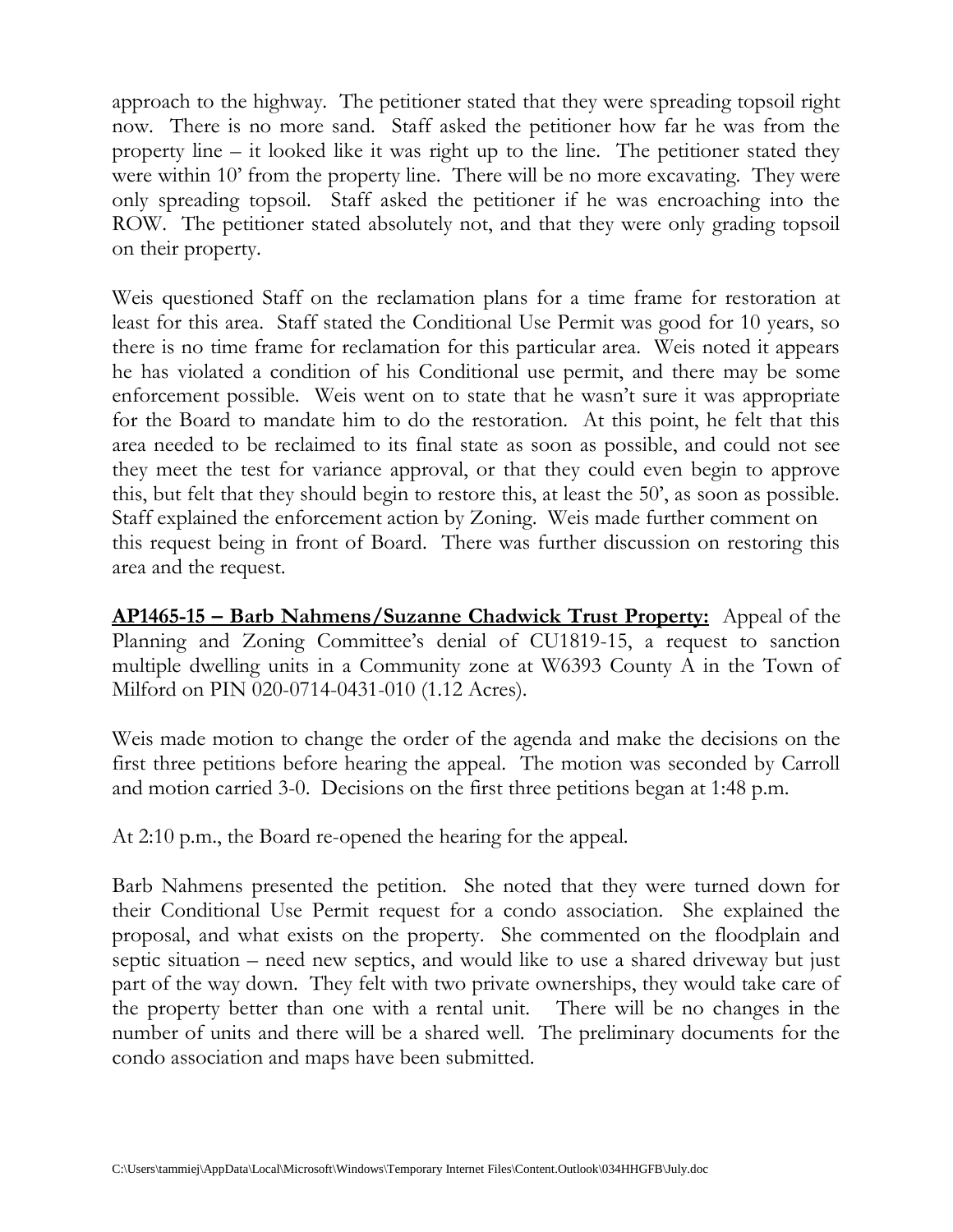Hoeft noted that they have to look at all of the materials given by the UW-Extension, the site, state statutes… This is an administrative appeal process and they need to verify that all these things that are required were done.

Staff explained the options of the Board, and noted that all materials from the Planning and Zoning Committee review were in the file. She also stated that she would be playing the audio from the hearing as well as the decision meeting. Staff explained they would have to find that the Conditional Use Permit was denied if the project failed to meet specific conditional use standards and the general purpose of the ordinance. The applicant has the burden of proof to demonstrate that the Planning and Zoning Committee's decision was incorrect or unreasonable. This is an appeal for a request to sanction multi-dwelling structures in a Community Zone which have non-conforming structures which have been there since 1901. When conditions change, then the property needs to up to today's standards. Staff explained the need for a Conditional Use Permit for condo plat in this zone. Condos are ownership changes, not land divisions. Staff went on to explain the history of the property including the variance and conditional use requests in which copies are in the file.

The audio of both the public hearing and decision meeting which were both in front of the Planning and Zoning Committee for the condo association request was played.

Hoeft requested that Staff look at the file and answer questions as part of the review of the administrative appeal process. She confirmed with everyone that no one was questioning that the Planning & Zoning Committee did have the authority to make the decision on the Conditional Use Permit.

Hoeft noted that the first thing that needs to happen in the appeal process is the application. Staff noted it was in the file and the petitioners did submit it to the department. Hoeft asked about the public notice of hearing. Staff confirmed it was published two times. Hoeft noted the criteria they needed to use to proceed as well as the Plain Meaning Rule. She asked Staff to explain "harmonizing". Staff stated the decision has to be within the purpose and intent of the ordinance and referenced Section 11.05 of the Jefferson County Ordinance under Conditional Uses. Staff also read into the record the "Purpose" from Section 11.01 of the ordinance. Hoeft questioned "conflicting provisions". Staff explained that there could be one area of the ordinance that says you can do something, and another area where it says you can't, or a state law says you cannot do something, but there's another area that says you can. Hoeft asked Staff if there were any conflicting provisions here. Staff stated no and further explained. Hoeft questioned "surplus language". Staff explained that it was similar to conflicting provisions where there is more language about it and it gets more confusing. Hoeft questioned "policy history". Staff explained this is the policy of the department and this was a normal conditional use. Conditional uses are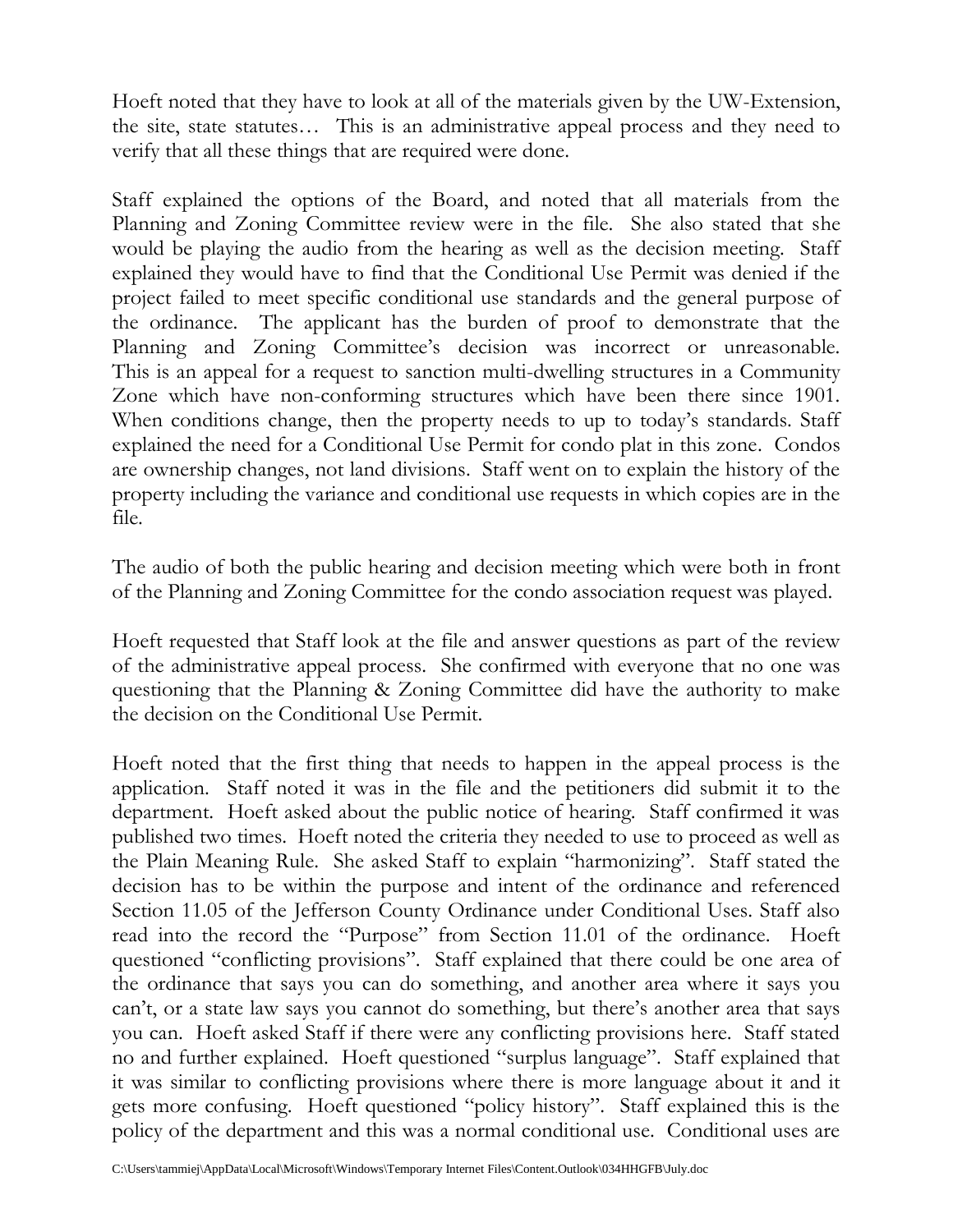discretionary. Staff went on to state that it was up to the Board to determine if the Planning and Zoning Committee's decision was reasonable.

Hoeft asked the petitioners if they heard and understood the Planning & Zoning Committee's objections. Jaye Haberman was present. The petitioner stated they were not at the decision meeting. Hoeft asked if they had any response to explain that the Committee's reasons were unreasonable. The petitioner explained that parking was not an issue, and further explained. She also explained the septic situation. Hoeft questioned both septics. The petitioner stated she thought they both were conventional systems. Weis noted there was sewage on the ground from the septic serving the duplex which is a failed septic system. There was further discussion on the both septics. The petitioner noted that occupancy would not change. Hoeft asked the petitioner who currently owned the property. The petitioner stated that the trust owns the property.

Hoeft asked the petitioner about the 2008 flood. The petitioner stated there was water in the basement of the house. The duplex did not have any water.

Staff clarified "harmonizing". It means the provisions are ambiguous which means you could interpret them to be unreasonable or unconstitutional in interpretation. She stated the Board needed to decide if the decision was incorrect or unreasonable. There was discussion on the Board's options on their decision of the appeal.

Carroll stated that the Board still hasn't heard what the appealed is based on and asked where there was error or errors or omissions. The petitioner stated they did not know about the septic. The Planning & Zoning Committee said shared driveway, septic and more ownership. She explained there would only be two occupants.

Weis asked Staff, from a zoning standpoint and parcel size, was the request to create multi-dwelling units possible. Staff stated yes. Weis asked if the property fit the guidelines. Staff stated they meet the density requirements. Weis asked if the Community Zone was consistent with this request. Staff state that in a Community Zone, multi-dwelling units are allowed and it meets the density requirements both under a Conditional Use Permit approval. Weis asked if there were requirements in the ordinance for parking. Staff stated yes. Weis asked if parking on the street met the requirements. Staff read the parking requirements from the ordinance in to the record. Weis noted that the plat showed a significant parking area and commented on the driveway. He asked what the implications were of the floodplain. Staff stated there was a map in the file, and noted that the corner of the house was in the floodplain and the duplex was out of the floodplain. There was a brief discussion on the floodplain. Carroll made comment on flooding and wave action. Weis if asked a house in the floodplain was legal. Staff explained it would be a legal, non-conforming structure until they would reach flood damage in excess of 50% of EAV. She further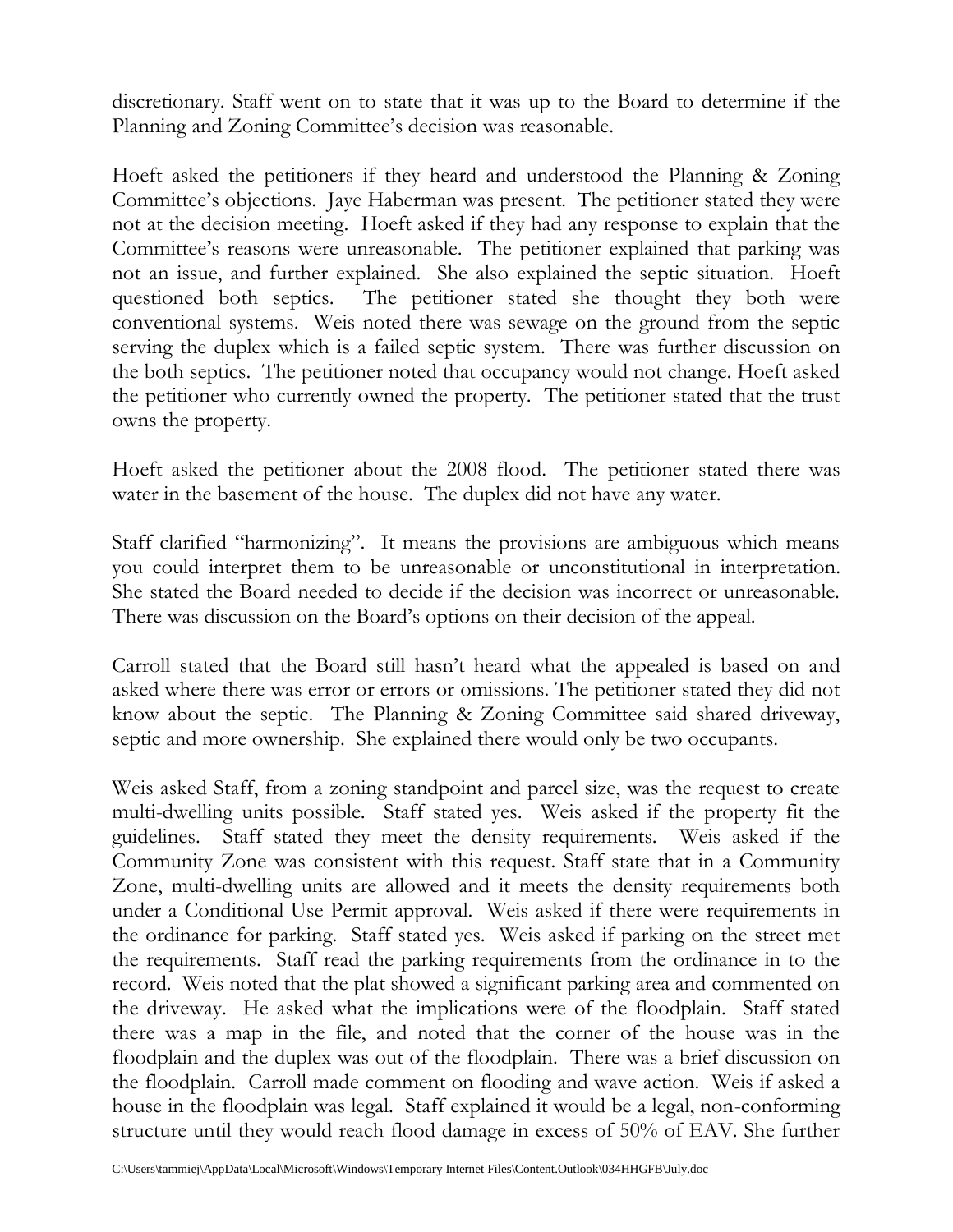explained. This is in the floodway. Weis asked if they could replace the structure if there was flood damage. Staff explained and noted they could not rebuild in the floodway. Hoeft asked Staff to explain floodway versus floodplain. Staff explained. Weis asked about flood insurance. Staff stated that would be up to them and their financial institution.

Weis noted that a mound system would be more desirable, but felt they could have a legal, code-compliant system. Weis also asked about replacing the structures. Staff explained the regulations on the non-conforming structure if this appeal was approved and if the Conditional Use Permit was in effect for the property. Once there is a Conditional Use Permit approval for the property, the approval stays with the property.

Carroll asked for the minutes when this was denied stating why. Staff stated they were in the file and on the tape. Weis asked if there were any other provisions in the ordinance that they needed to be aware of. Staff stated that because of the nonconformity, there are issues for rebuilding the structures in the future. She further explained.

The Board reviewed and discussed the file, the factors of the original requests, the Planning and Zoning Committee decision, the features of the property and the condo documents. Hoeft commented that this addresses the hesitation leading the Planning and Zoning Committee to make their decision. Carroll commented about not wanting to increase ownership numbers. Hoeft noted that it was factored into the Planning and Zoning Committee decision.

Weis commented that it was an allowable use, that they had available parking space, the floodplain is a concern, and constricts the lot for a septic system. He also went on to make comment about the problems with replacing the structures. Staff explained the 50% replacement of structural members requirement of the structure. Hoeft asked about a townhouse versus a condo. Staff explained it's all about ownership, and further explained dwelling units. Weis asked about the condo bylaws. Staff explained, and further explained condos.

Weis noted that non-conformancy is an issue, and he could understand where the Planning and Zoning Committee was out to protect the interest of the public, and where they were coming from. Carroll noted the site is a challenge. Hoeft asked if they would modify this, how would they do it. Weis and Carroll stated they wouldn't modify.

Hoeft read the ordinance in reference to Conditional Use Permits. Carroll stated that regarding the intent, there is nothing the Planning and Zoning Committee failed to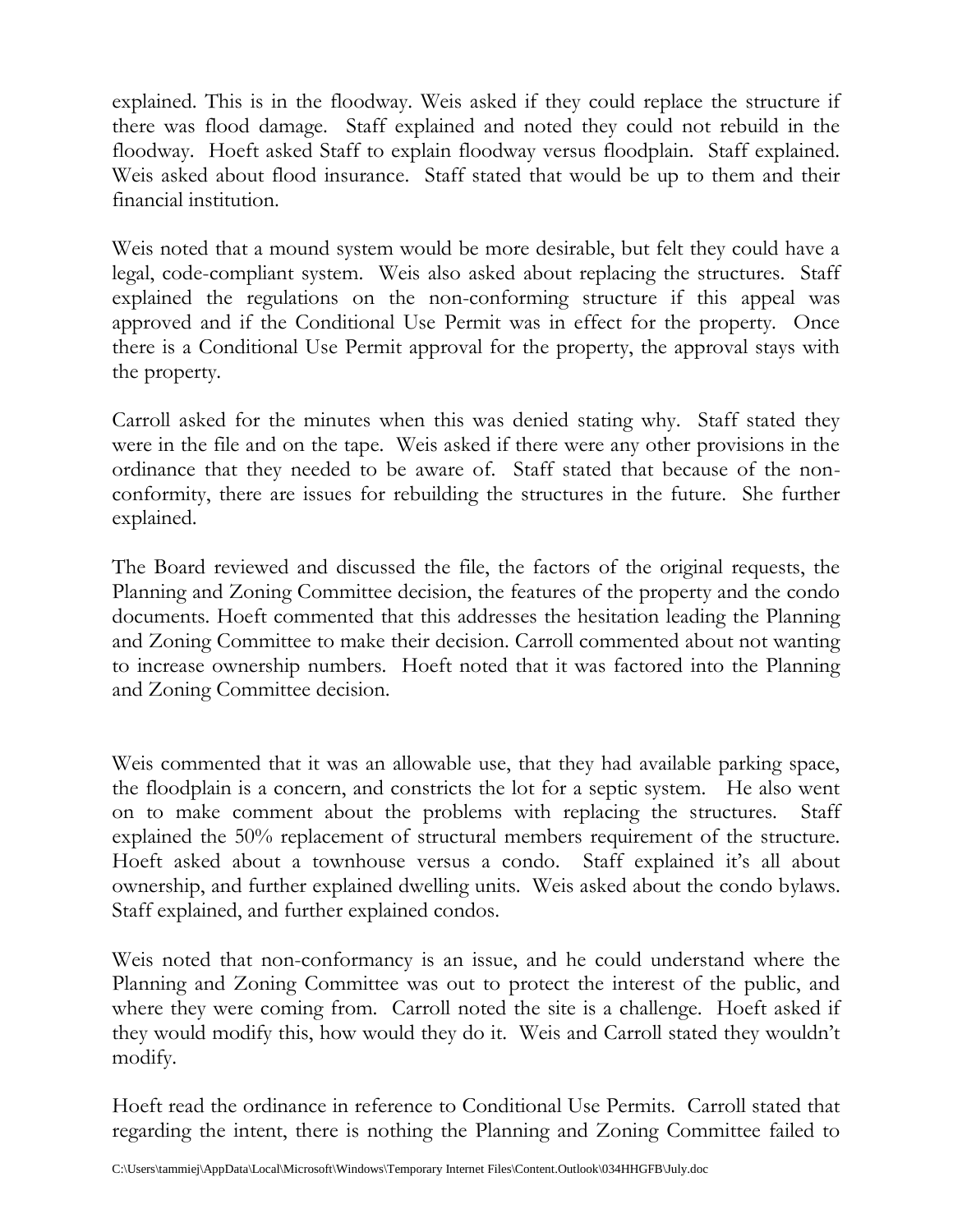do. He stated the Planning & Zoning Committee had reviewed and discussed the property such as the age of the buildings, the location of the buildings, the area and the flooding and all of it was reviewed. He did not feel that the Planning and Zoning Committee failed in any way reaching their decision, and felt that a reasonable person would have to say that conclusion accepts.

Hoeft noted they have heard from the decision meeting what they were basing their decision on, but could not say that she would have gone so far with a couple of their issues as they did, but could also not say that they were wrong to talk about it. Weis noted that there will never be more room on the lot, and Carroll agreed.

Weis made a motion to support the decision and stay with the findings of the Planning and Zoning Committee. Carroll seconded the motion, and the motion carried 2-1. Hoeft noted that she would have been willing to back to them for a little more modification.

# **11. Decisions on Above Petitions (See following pages & files)**

# **12.Adjourn**

Weis made motion, seconded by Hoeft, motion carried 3-0 to adjourn  $\omega$ 3:20 p.m.

**If you have questions regarding these variances, please contact the Zoning Department at 920-674-7113 or 920-674-8638. Variance files referenced on this hearing notice may be viewed in Courthouse Room 201 between the hours of 8:00 a.m. and 4:30 p.m. Monday through Friday, excluding holidays. Materials covering other agenda items can be found at www.jeffersoncountywi.gov.**

The Board may discuss and/or take action on any item specifically listed on the agenda.

# **JEFFFERSON COUNTY ZONING BOARD OF ADJUSTMENT**

Individuals requiring special accommodations for attendance at the meeting should contact the County Administrator at 920-674-7101 at least 24 hours prior to the meeting so appropriate arrangements can be made.

*A digital recording of the meeting will be available in the Zoning Department upon request.*

\_\_\_\_\_\_\_\_\_\_\_\_\_\_\_\_\_\_\_\_\_\_\_\_\_\_\_\_\_\_\_\_\_\_\_\_\_ \_\_\_\_\_\_\_\_\_\_\_\_\_\_\_\_\_\_\_\_\_\_\_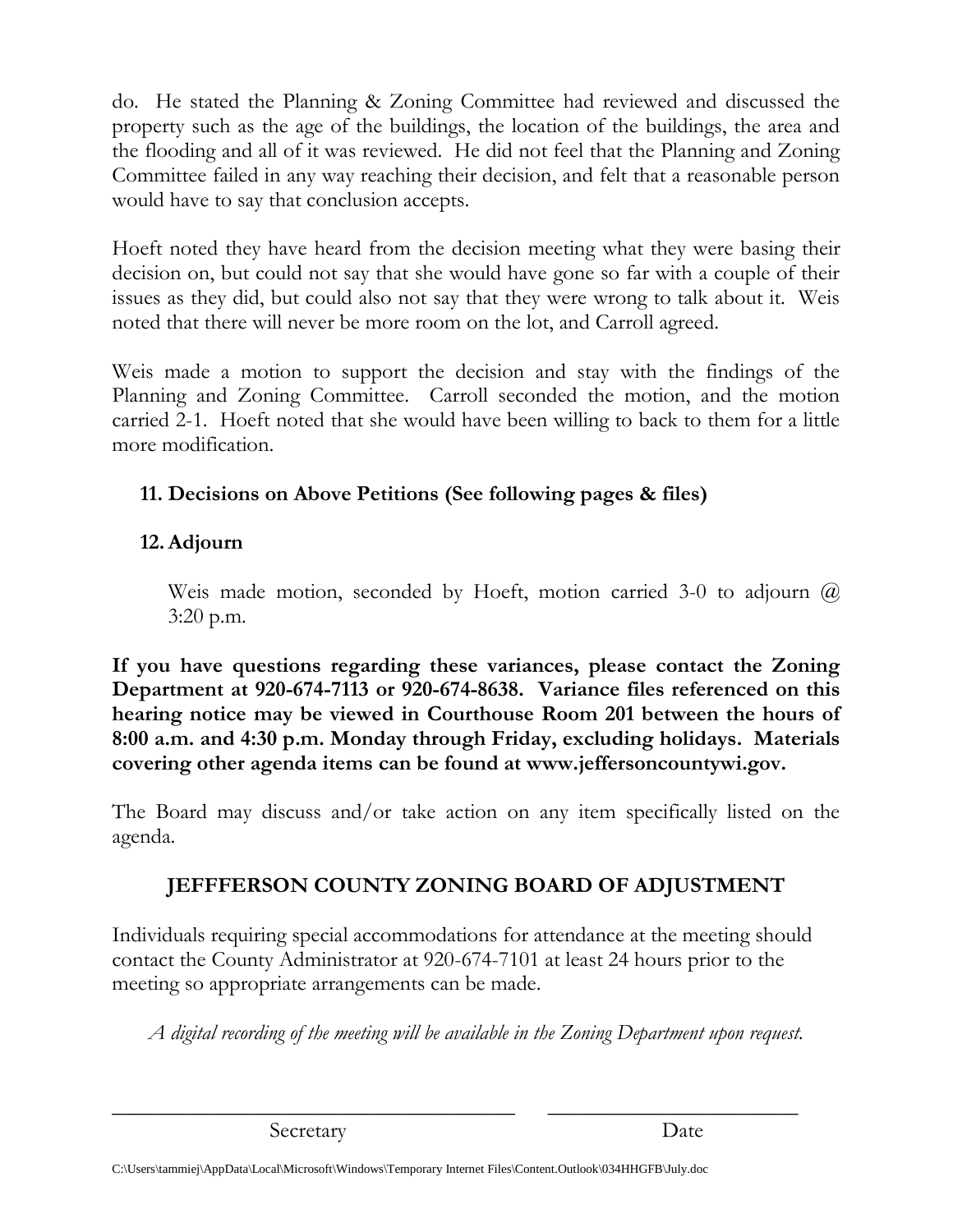### **DECISION OF THE ZONING BOARD OF ADJUSTMENT JEFFERSON COUNTY, WISCONSIN**

#### **FINDINGS OF FACT**

| 2015 V1462<br><b>HEARING DATE:</b> 07-09-2015                                        |
|--------------------------------------------------------------------------------------|
| APPLICANT: John & Allie Simon Trust                                                  |
| <b>SAME</b>                                                                          |
| PARCEL (PIN #): 006-0716-0432-000                                                    |
| TOWNSHIP: Concord                                                                    |
| <b>INTENT OF PETITIONER:</b> To temporary allow two residential structures in an A-1 |
|                                                                                      |

#### THE APPLICANT REQUESTS A VARIANCE FROM SECTION 11.04(f)6 OF THE **JEFFERSON COUNTY ZONING ORDINANCE.**

**THE FEATURES OF THE PROPOSED CONSTRUCTION AND PROPERTY WHICH RELATE TO THE GRANT OR DENIAL OF THE VARIANCE APPLICATION ARE: The petitioner would like to live in an existing residence while building a brand new residence. There is no proposal for time of removal for the older structure. The new structure must meet all setbacks. A new sanitary system will be required.**

**FACTS OR OBSERVATIONS BASED ON SITE INSPECTIONS: Site inspections conducted. Observed property layout & location.**

**FACTS PRESENTED AT PUBLIC HEARING: See tape, minutes & file.**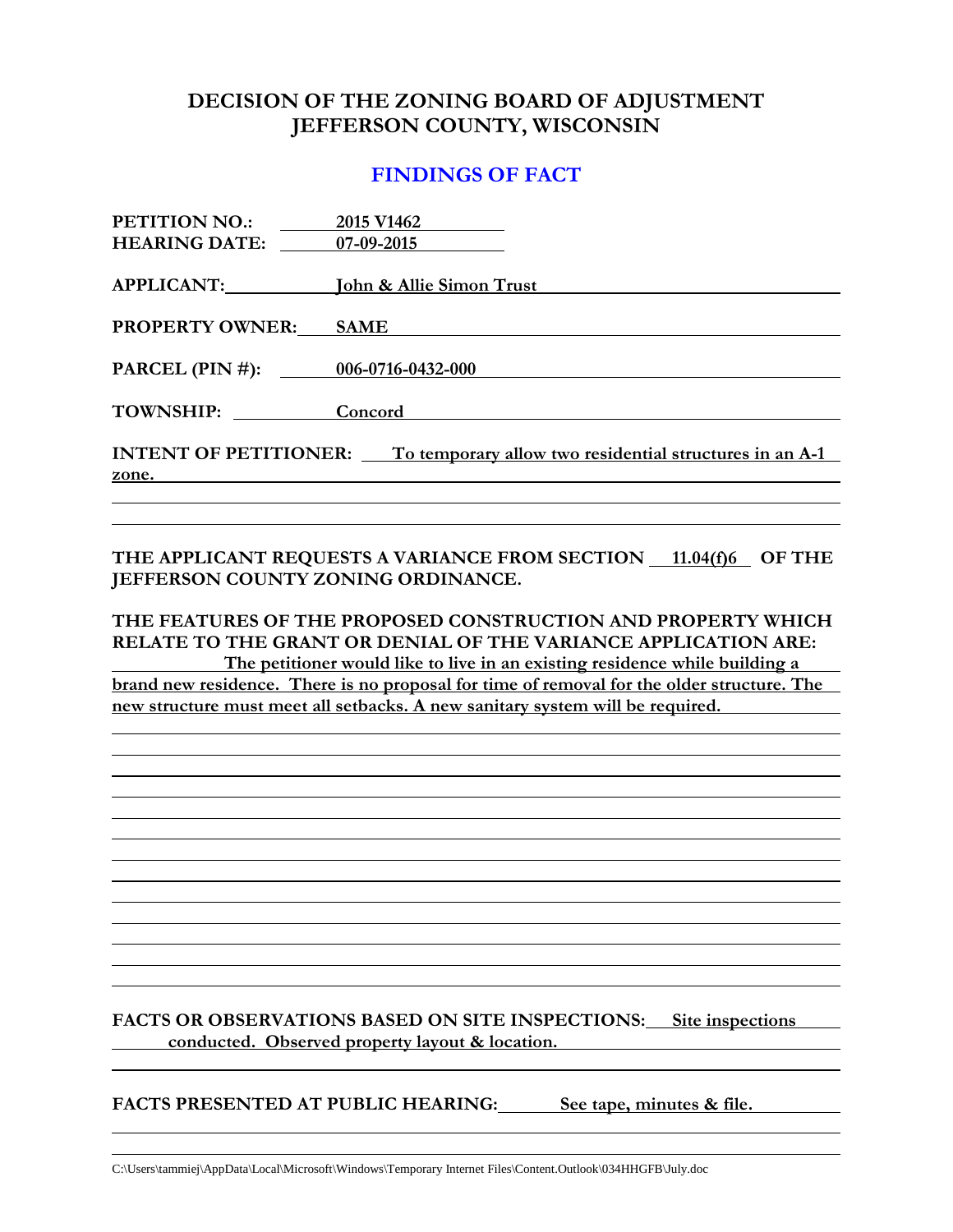#### **DECISION STANDARDS**

- **A. NO VARIANCE MAY BE GRANTED WHICH WOULD HAVE THE EFFECT OF ALLOWING IN ANY DISTRICT A USE NOT PERMITTED IN THAT DISTRICT ---------**
- **B. NO VARIANCE MAY BE GRANTED WHICH WOULD HAVE THE EFFECT OF ALLOWING A USE OF LAND OR PROPERTY WHICH WOULD VIOLATE STATE**  LAWS OR ADMINISTRATIVE RULES: **-----------** ----------
- **C. SUBJECT TO THE ABOVE LIMITATIONS, VARIANCES MAY BE GRANTED WHERE STRICT ENFORCEMENT OF THE TERMS OF THE ORDINANCE RESULTS IN AN UNNECESSARY HARDSHIP & WHERE A VARIANCE IN THE STANDARDS WILL ALLOW THE SPIRIT OF THE ORDINANCE TO BE OBSERVED, SUBSTANTIAL JUSTICE TO BE ACCOMPLISHED, & THE PUBLIC INTEREST NOT VIOLATED.**

**BASED ON THE FINDINGS OF FACT, THE BOARD CONCLUDES THAT:**

- **1. UNNECESSARY HARDSHIP IS PRESENT IN THAT A LITERAL ENFORCEMENT OF THE TERMS OF THE ZONING ORDINANCE WOULD UNREASONABLY PREVENT THE OWNER FROM USING THE PROPERTY FOR A PERMITTED PURPOSE OR WOULD RENDER CONFORMITY WITH SUCH RESTRICTIONS UNNECESSARILY BURDENSOME BECAUSE it's a reasonable request. It would be a hardship not to be able to operate the insurance and farm businesses by the owner/residents, and additionally adds security. Operation of the business and farm requires 24 hour attention.**
- **2. THE HARDSHIP IS DUE TO UNIQUE PHYSICAL LIMITATIONS OF THE PROPERTY RATHER THAN THE CIRCUMSTANCES OF THE APPLICANT BECAUSE** the county ordinance creates the need to enforce a time schedule on the re**moval of the second residence. The property, usage, and security created by the ordinance.**
- **3. THE VARIANCE WILL NOT BE CONTRARY TO THE PUBLIC INTEREST AS EXPRESSED BY THE PURPOSE AND INTENT OF THE ZONING ORDINANCE BECAUSE it would be concurrent to 2 years of the land use permit issuance making it consistent with county ordinance. It is a substantial improvement to the area. The specified time restriction will put the property into compliance.**

**\*A VARIANCE MAY BE GRANTED IF ALL THESE CONDITIONS ARE MET\***

**DECISION: THE REQUESTED VARIANCE IS GRANTED.**

**MOTION: Hoeft SECOND: Carroll VOTE: 3-0**

**CONDITIONS OF APPROVAL: The old home is to be removed within 2 years from the issuance of the zoning permit. The existing structure is to be occupied by the owner/applicant.**

**SIGNED: DATE: 07-09-2015**

**CHAIRPERSON**

**BOARD DECISIONS MAY BE APPEALED TO CIRCUIT COURT. AUDIO RECORD OF THESE PROCEEDINGS IS AVAILABLE UPON REQUEST.**

C:\Users\tammiej\AppData\Local\Microsoft\Windows\Temporary Internet Files\Content.Outlook\034HHGFB\July.doc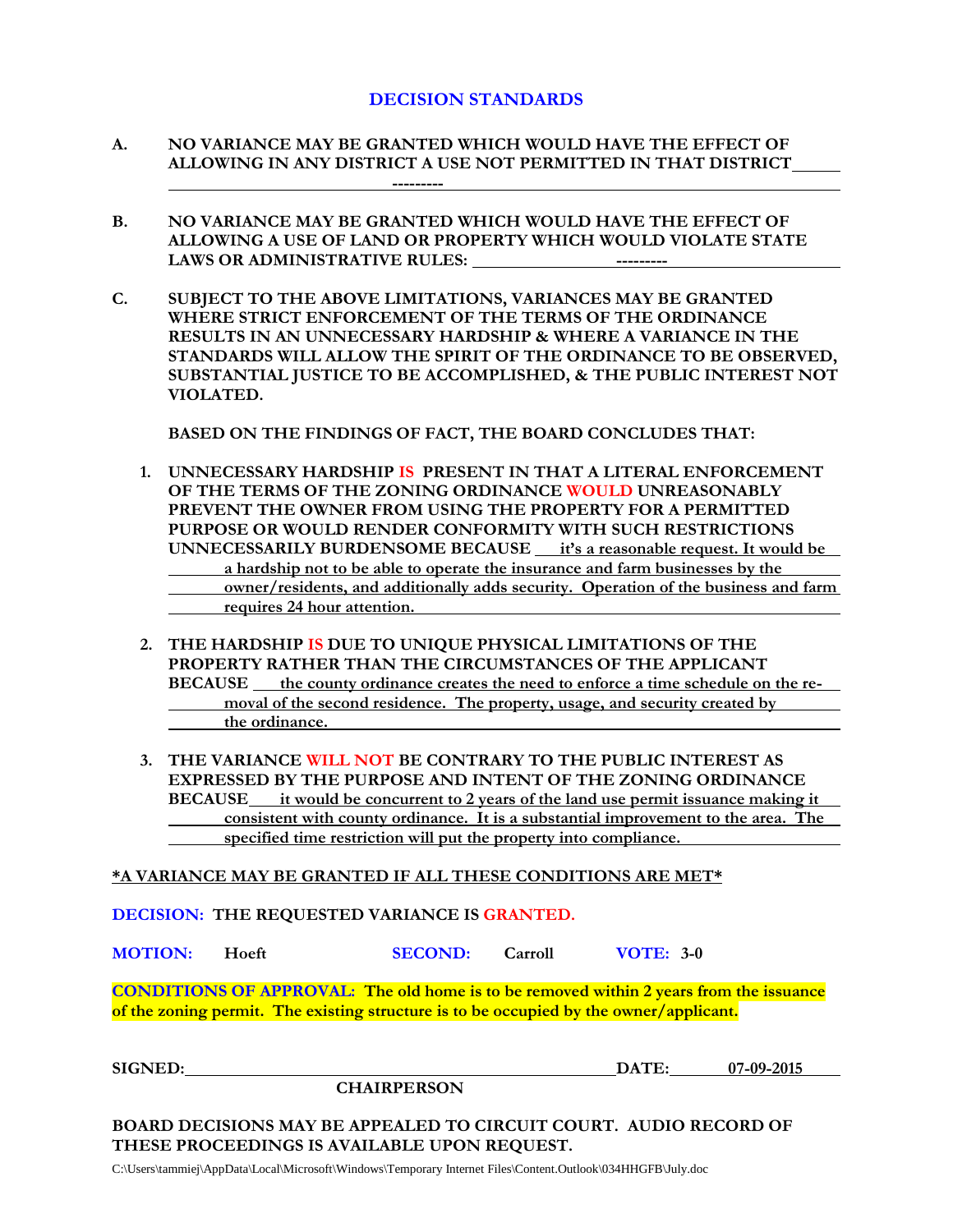### **DECISION OF THE ZONING BOARD OF ADJUSTMENT JEFFERSON COUNTY, WISCONSIN**

#### **FINDINGS OF FACT**

| 2015 V1463                                                                     |  |  |
|--------------------------------------------------------------------------------|--|--|
| 07-09-2015                                                                     |  |  |
| Douglas Behm                                                                   |  |  |
|                                                                                |  |  |
| Douglas & Jerome Behm                                                          |  |  |
| PARCEL (PIN #): 030-0813-3224-001                                              |  |  |
| Waterloo                                                                       |  |  |
| <b>INTENT OF PETITIONER:</b> To reduce A-1 zone minimum lot width for detached |  |  |
| garage construction at N7506 Airport Road                                      |  |  |
|                                                                                |  |  |

#### THE APPLICANT REQUESTS A VARIANCE FROM SECTION 11.04(f)6 OF THE **JEFFERSON COUNTY ZONING ORDINANCE.**

**THE FEATURES OF THE PROPOSED CONSTRUCTION AND PROPERTY WHICH RELATE TO THE GRANT OR DENIAL OF THE VARIANCE APPLICATION ARE: The petitioner would like to construct a 28' x 32' (896 sq ft) detached garage within an area less than the 200 feet width as required by the A-1 zone. The petitioner is proposing to meet the required 20 foot setbacks. There is no location on the lot that is 200 feet in width. Mr. Behm indicates that the neighboring property is owned by his family.** 

**FACTS OR OBSERVATIONS BASED ON SITE INSPECTIONS: Site inspections conducted. Observed property layout & location.**

**FACTS PRESENTED AT PUBLIC HEARING: See tape, minutes & file.**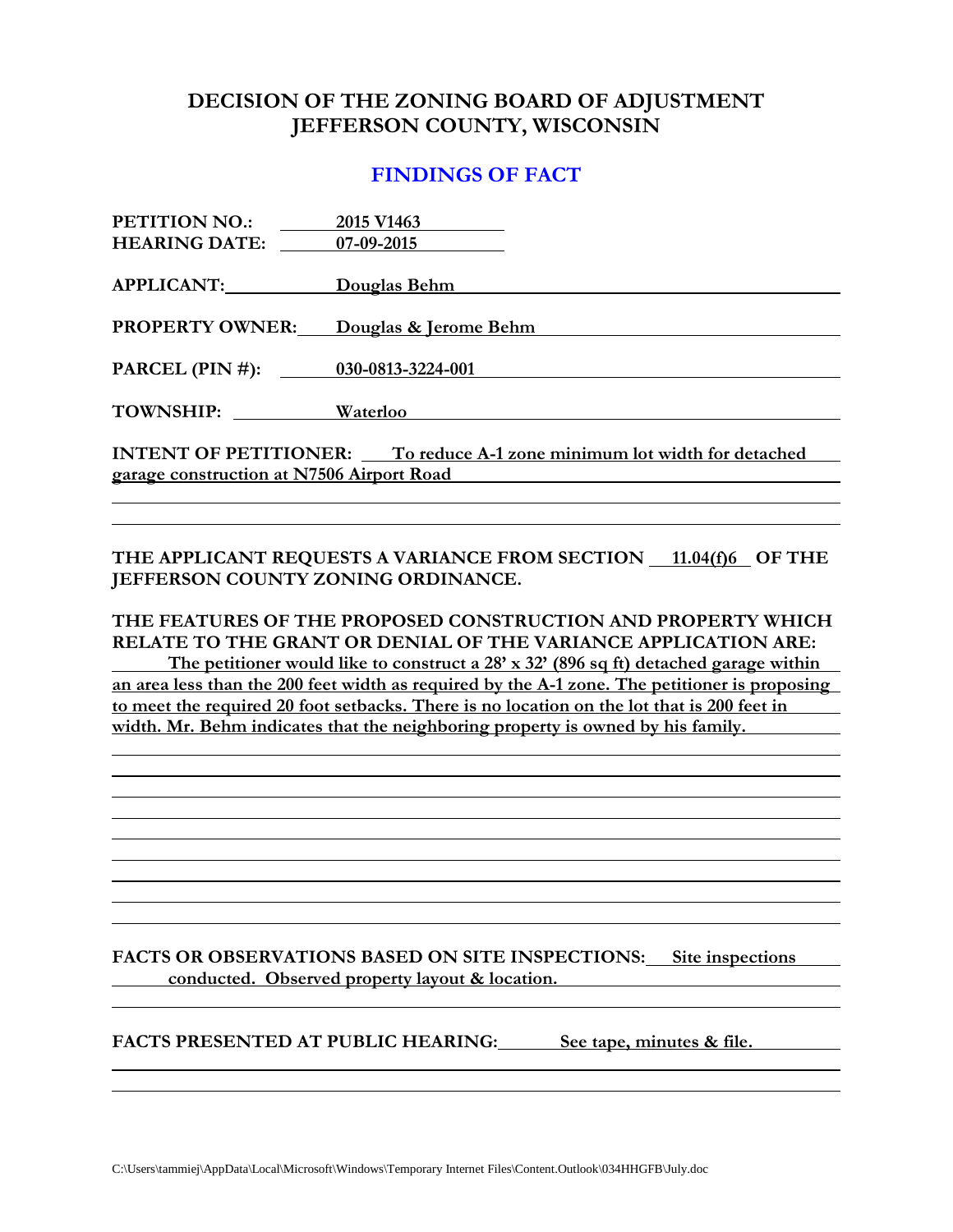#### **DECISION STANDARDS**

- **A. NO VARIANCE MAY BE GRANTED WHICH WOULD HAVE THE EFFECT OF ALLOWING IN ANY DISTRICT A USE NOT PERMITTED IN THAT DISTRICT ---------**
- **B. NO VARIANCE MAY BE GRANTED WHICH WOULD HAVE THE EFFECT OF ALLOWING A USE OF LAND OR PROPERTY WHICH WOULD VIOLATE STATE LAWS OR ADMINISTRATIVE RULES: ---------**
- **C. SUBJECT TO THE ABOVE LIMITATIONS, VARIANCES MAY BE GRANTED WHERE STRICT ENFORCEMENT OF THE TERMS OF THE ORDINANCE RESULTS IN AN UNNECESSARY HARDSHIP & WHERE A VARIANCE IN THE STANDARDS WILL ALLOW THE SPIRIT OF THE ORDINANCE TO BE OBSERVED, SUBSTANTIAL JUSTICE TO BE ACCOMPLISHED, & THE PUBLIC INTEREST NOT VIOLATED.**

**BASED ON THE FINDINGS OF FACT, THE BOARD CONCLUDES THAT:**

- **4. UNNECESSARY HARDSHIP IS PRESENT IN THAT A LITERAL ENFORCEMENT OF THE TERMS OF THE ZONING ORDINANCE WOULD UNREASONABLY PREVENT THE OWNER FROM USING THE PROPERTY FOR A PERMITTED PURPOSE OR WOULD RENDER CONFORMITY WITH SUCH RESTRICTIONS UNNECESSARILY BURDENSOME BECAUSE the parcel does not meet the minimum standard, and it has existed since the 1970's. It would be a hardship not to have a garage. Everyone is entitled to a garage. The existing structure and utilities limit placement of a garage.**
- **5. THE HARDSHIP IS DUE TO UNIQUE PHYSICAL LIMITATIONS OF THE PROPERTY RATHER THAN THE CIRCUMSTANCES OF THE APPLICANT BECAUSE this lot was a parcel of record before the present zoning ordinance was in effect. The ordinance requirements do not allow for a 200' width – nowhere on the lot has a 200' width. Ordinances have created the limitation of the lot structure and creation of improvements.**
- **6. THE VARIANCE WILL NOT BE CONTRARY TO THE PUBLIC INTEREST AS EXPRESSED BY THE PURPOSE AND INTENT OF THE ZONING ORDINANCE BECAUSE placement is consistent with 20' setback requirements. It is far enough away from the road, and leaves room in the front for a home. It improves the existing situation.**

**\*A VARIANCE MAY BE GRANTED IF ALL THESE CONDITIONS ARE MET\***

**DECISION: THE REQUESTED VARIANCE IS GRANTED.**

**MOTION: SECOND: VOTE:**

#### **CONDITIONS OF APPROVAL/DENIAL:**

**SIGNED: DATE: 07-09-2015**

**CHAIRPERSON**

**BOARD DECISIONS MAY BE APPEALED TO CIRCUIT COURT. AUDIO RECORD OF THESE PROCEEDINGS IS AVAILABLE UPON REQUEST.**

C:\Users\tammiej\AppData\Local\Microsoft\Windows\Temporary Internet Files\Content.Outlook\034HHGFB\July.doc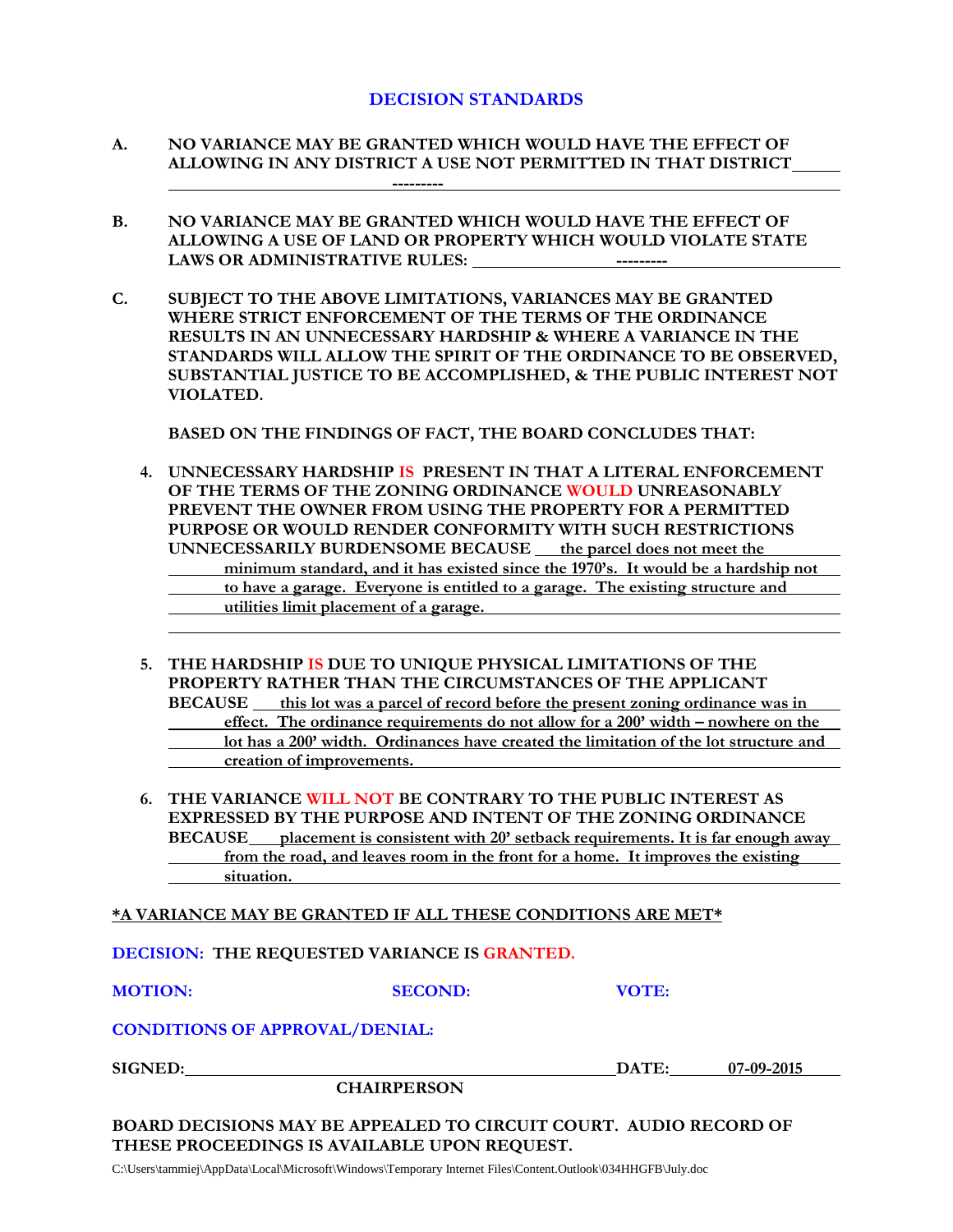### **DECISION OF THE ZONING BOARD OF ADJUSTMENT JEFFERSON COUNTY, WISCONSIN**

#### **FINDINGS OF FACT**

| PETITION NO.:          | 2015 V1464                                                                             |
|------------------------|----------------------------------------------------------------------------------------|
| <b>HEARING DATE:</b>   | 07-09-2015                                                                             |
| <b>APPLICANT:</b>      | <b>Steven Homann</b>                                                                   |
| <b>PROPERTY OWNER:</b> | Marvin & Marian Homann                                                                 |
|                        | PARCEL (PIN #): 018-0713-0124-000, 018-0713-0113-000, 018-0713-0112-000                |
| <b>TOWNSHIP:</b>       | <b>Lake Mills</b>                                                                      |
| extraction.            | <b>INTENT OF PETITIONER:</b> Excavation closer than 50' to a property line for mineral |
|                        |                                                                                        |
|                        |                                                                                        |
|                        |                                                                                        |
|                        |                                                                                        |

**THE APPLICANT REQUESTS A VARIANCE FROM SECTION 11.05(c)7 OF THE JEFFERSON COUNTY ZONING ORDINANCE.**

**THE FEATURES OF THE PROPOSED CONSTRUCTION AND PROPERTY WHICH RELATE TO THE GRANT OR DENIAL OF THE VARIANCE APPLICATION ARE: The Planning & Zoning Committee granted a conditional use permit for mineral extraction on January 28, 2013. The petitioner has extracted up to the STH 89 ROW** 

**whereas the Jefferson County Zoning Ordinance requires a 50' setback from property lines. There is an existing mineral extraction site across the road and north of this site along STH 89 operated by the petitioner. The Jefferson County Planning and Zoning contacted the Wisconsin DOT about the right-of-way encroachment on May 26th, 2015 and again on July 2, 2015.** 

**FACTS OR OBSERVATIONS BASED ON SITE INSPECTIONS: Site inspections conducted. Observed property layout & location.**

**FACTS PRESENTED AT PUBLIC HEARING: See tape, minutes & file.**